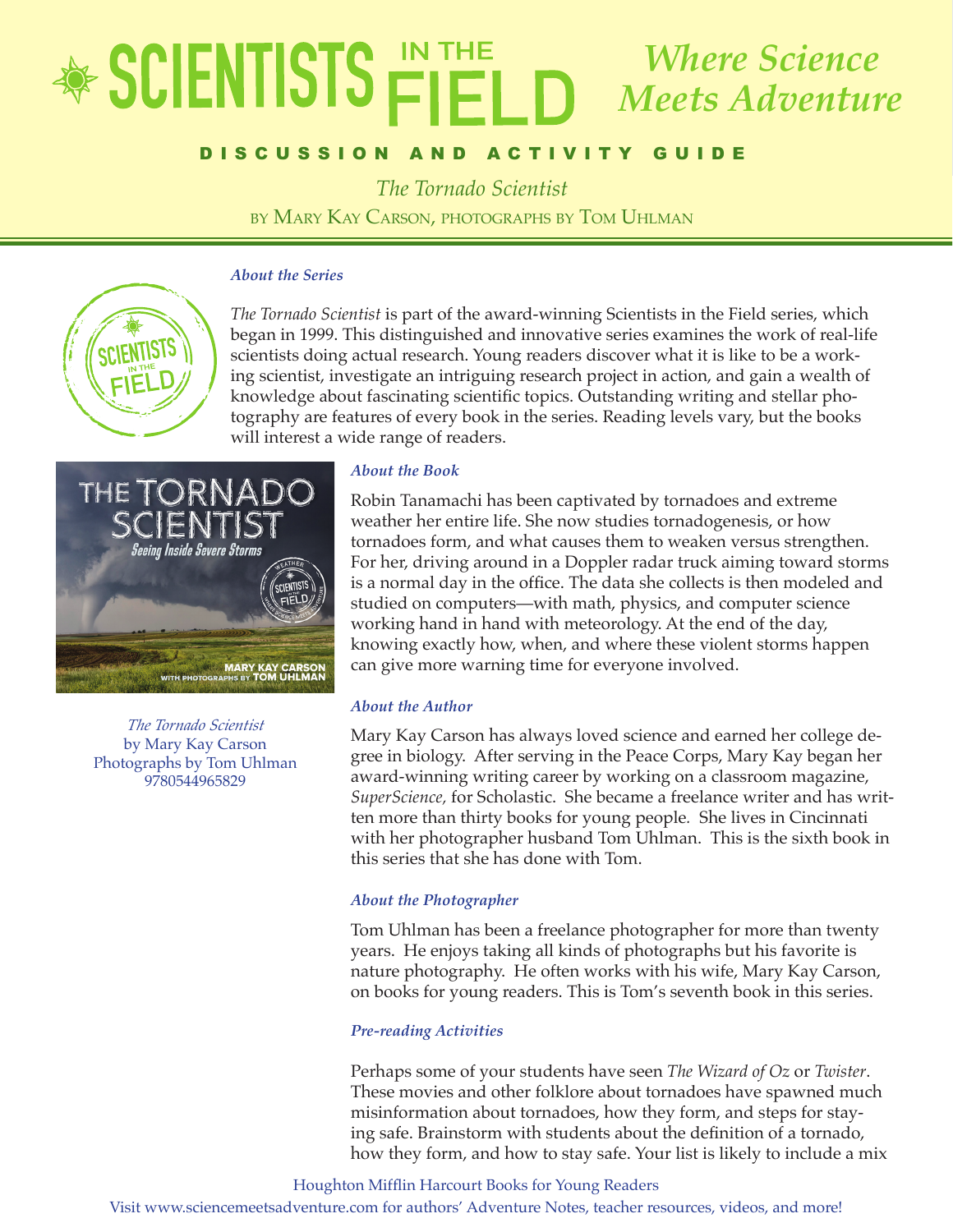*The Tornado Scientist* by Mary Kay Carson, Photographs by Tom Uhlman

of factual, partly true, and totally false information. Keep this list on hand as you proceed through the book, and remove, validate, and revise as required.

What does the word *weather* mean? How is weather different from climate? What does meteorology mean? Make a list of weather terms, including basic words such as storm or storm chaser. Before reading, make sure students are well versed in the vocabulary they are likely to see in this book.

Since much of the focus in this book involves changes in the way information is collected, it may be useful to have a discussion about the value and limitations of technology. What advantages does experiencing an actual storm in person provide over watching one online? What are the risk factors of chasing a storm? When does the risk outweigh the benefit of gathering information? Does technology blind us to certain aspects of storms? Is the United States at the forefront of climate, weather, and tornado science? What are other countries doing in terms of meteorology research?

Have students write down predictions about what would happen to their town should a tornado visit. Does your town have an emergency response system? Would all residents be notified in time to move to shelter? Would there be safer places to be? Would folks know what to do? Obviously, this activity may require editing depending on your location and depending on its past experiences with tornadoes. If used, make sure to correct or supplement information that is not accurate. Predictions are not about being wrong or right, but predictions that are based on a completely false premise can be dangerous. Correct the premise (gently) and have students make a new prediction.

It may also be useful to have a discussion about our fears and phobias. Some students are terrified by lightning and that other students will love nothing better than a thunderstorm. Establishing a safe environment for discussing our fears and our misunderstandings and our knowledge is always useful.

Make a list of all the times students have done something outside of their comfort zones. What, if anything, do these activities have in common? Were there any activities that were worth the adrenaline rush? Are there activities that were not worth the risk?

Make a list of jobs that students would refuse to do regardless of the rewards. Are any of these jobs ones that involve physical risks? How many students are afraid of heights, confined spaces, severe weather, or being completely in the dark?

### *Discussion Questions*

Scientists are often called upon to state the facts germane to irrational fears. However, scientists must be very careful when disseminating facts lest they cause folks to panic. What is the role of scientists in issuing something like an evacuation order? Some folks insist that it is not the job of scientists to issue evacuation orders. The job of scientists is to observe what is happening and discuss potential outcomes, including the likelihood of each outcome. It is the job of public officials to issue things like evacuation orders. What happens, however, when science and government disagree? Should the scientific arms of government, places like the National Weather Service, EPA, NOAA, or NASA, be allowed to have the final say on evacuation orders and similar orders?

The mission of VORTEX Southeast, to which Robin and other scientists belong, is to save lives through science and to educate the public on how to keep safe. The news is full of claims that risks of severe weather or global warming are greatly exaggerated. What is the role of science in confronting skepticism about scientific exploration? What should the government response be in terms of weather science? When does science demand perfection and when does science ask us to take bold risks? Is it harder for scientists to confront popular perceptions? What should happen when scientists confront government policy that is not supported by current scientific research? Reread the first two paragraphs of Seeing with SWIR on page 56 and the last paragraph on page 62.

Have you or anyone with you ever panicked in severe weather? What about in a dark or unfamiliar place? What calmed you or the person with you down?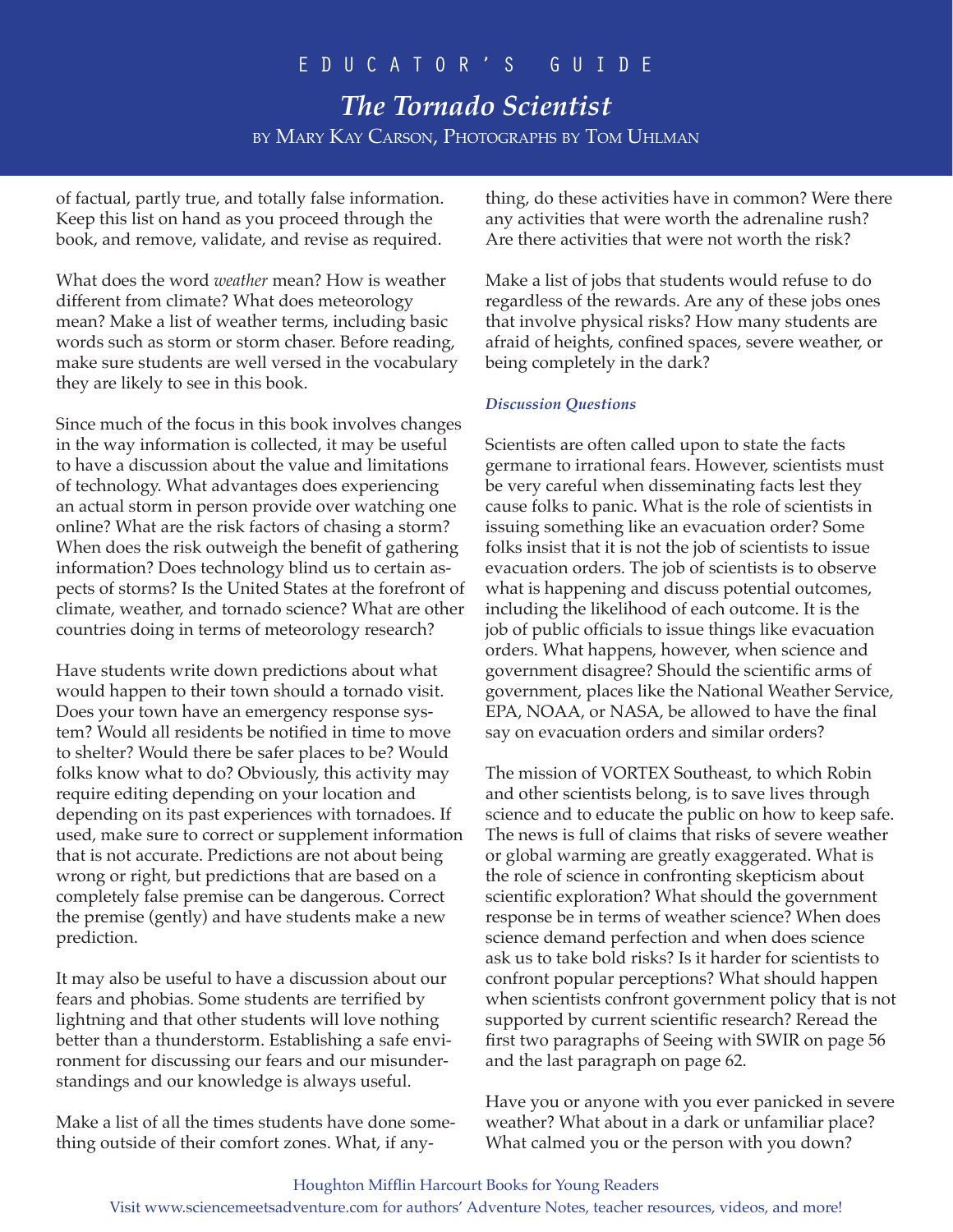# *The Tornado Scientist* by Mary Kay Carson, Photographs by Tom Uhlman

What steps did you take or would you take to remain calm in the face of danger? Think about chasing a tornado or flying into a hurricane. On a scale of one to ten, with ten being not comfortable and one being extremely comfortable, rank the likelihood of your following in the footsteps of these scientists.

Think about a career that you can see yourself doing. What are the risks of that job in comparison to the risks faced by the storm chasers?

Many people regularly complain that we underestimate their abilities. What one person sees as a risk, someone else sees as being relatively safe. What is something you do that other people may not understand? If this question does not seem to apply to you, explain why chasing a tornado is safe.

Think about something you enjoy doing. Now think about the sacrifices you would be willing to make in order to keep doing this activity. How much are we willing to sacrifice in order to do a job we enjoy? When does the price of the sacrifice force us to move on to other activities? Now change the terminology from "something you enjoy doing" to "something that must be done." Is there still a point at which the sacrifices are just too much?

What do we need to do as a country to make sure that the average citizen has a better understanding of what is involved in an ongoing research project as complicated as one that tries to predict tornadoes in Dixie Alley? What steps would you take to explain to a non–science oriented group of people what we mean when we speak of a scientific theory versus the way this group may use the word *theory*?

One of the main thrusts of this book is using information to make sure people take the necessary steps to be safe. This need to use information as the basis for action, however, is balanced against the harm that one may cause by overstating the problem. What would you do to make sure that the tragedy that threw Andrew Ellis about a quarter of a mile and killed his entire family does not happen again without causing serious economic and social problems by overstating the likely risks?

### *Applying and Extending Our Knowledge*

Tornadoes are storms of swirling winds that at their most powerful are capable of lifting homes into the air and completely destroying them. Yet many children have difficulties understanding and explaining our invisible air. Imagine you are in charge of finding ways of showing very young students that air exists, has a weight, and is able to move at a variety of speeds in different, sometimes swirling, directions.

- In groups, come up with three different ways to demonstrate the existence of invisible air.
- Explain to these young students how to weigh air and (assuming that your group can access scales, etc.) teach them how to weigh air.
- Set up two fans that will not influence each other. At varying distances, put other students whose job it is to signal when they feel the air from the fans. Have one fan operate at low speed and the other at high speed. Play around with the distances until students are able to determine a method for measuring wind speed.
- Tornadoes are classified by their estimated wind speed inferred from damage and other factors. Have students write a skit that shows the differences among breezes, drafts, winds, strong winds, Santa Ana winds, as well as the levels of tornado winds. Compare tornado winds to hurricane winds, typhoon winds, and other weather phenomena that produce winds. Create graphs that show the ranges of wind speeds. Have students predict the speeds of benign winds, such as breezes. When is a breeze too slow to be considered a breeze? When is a breeze too fast to be called a breeze? Etc. Groups may have different ideas about speeds of various winds, which should produce interesting arguments. Students who have read carefully may even introduce other factors that influence how winds gain or lose speed. Arguments should refer to specific page numbers in the text that supports their rationales.
- Have students select music for different types of winds, tornadoes, and speeds. Different wind speeds may need different types of music to serve as a model for ranges of wind speed. Add dance movements. Create a variety of dances that explain the differences in the wind depicted. Have groups add a rationale for the music selected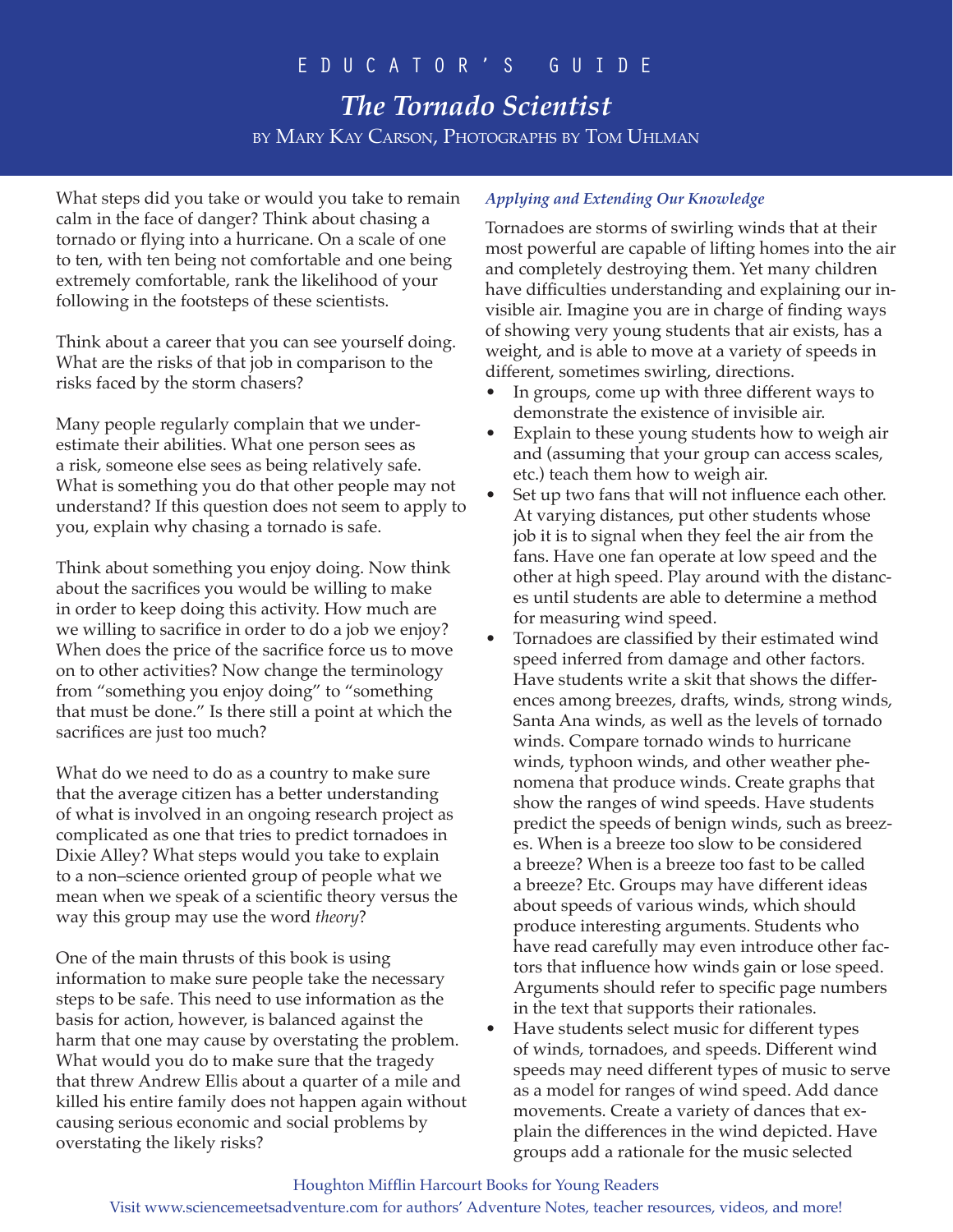# *The Tornado Scientist*

by Mary Kay Carson, Photographs by Tom Uhlman

as well as the moves. Make sure the group can explain the differences that would be needed to distinguish a tornado from a high wind advisory, a typhoon, hurricane, etc.

### *Common Core Connections*

CCSS.ELA-Literacy.RH.6-8.7 Integrate visual information (e.g., in charts, graphs, photographs, videos, or maps) with other information in print and digital texts.

CCSS.ELA-Literacy.SL.7.5 Include multimedia components and visual displays in presentations to clarify claims and findings and emphasize salient points.

CCSS.ELA-Literacy.SL.7.4 Present claims and findings, emphasizing salient points in a focused, coherent manner with descriptions, facts, details, and examples; use appropriate eye contact, adequate volume, and clear pronunciation.

CCSS.ELA-Literacy.W.6.1(a-d) Write arguments to support claims with clear reasons and relevant evidence.

CCSS.ELA-Literacy.W.6.2 Write informative texts to examine a topic and convey ideas, concepts, and information through the selection, organization, and analysis of content.

CCSS.ELA-Literacy.RI Cite strong and thorough textual evidence to support analysis of what the text says explicitly as well as inferences drawn from the text.

Many students will be familiar with the movie, *The Wizard of Oz*. If not, show the clip in which Dorothy is leaving the traveling medicine man up to the scene showing the house landing on the witch in Oz. You may have students who have experienced trauma caused by tornadoes, either personally or in their family. Be ready to listen and provide other ways to explore the power of tornadoes.

- Students will be the fact checkers for the movie. Have them evaluate the evacuation procedure of Dorothy's family, the video of the tornado (Is it a realistic video and to what degree?), the dropping of the house from one location to another that happens to be on top of a person. Have students annotate and evaluate using the Pinocchio scale (or make up your own). Have students fact-check sites for models of how to write annotations of what is known, unknown, or questionable in the movie's presentation of factual materials. Encourage students to cite sources.
- In a twist, have students figure out the weight, the air seal, and the shape of a house that a tornado could lift intact and drop in a different location. If the houses have the same shape, weight, and construction materials, what is the smallest tornado that could lift and move a house, or is it

impossible? Play around with the weights, shapes, and materials of the houses. Have students use Animoto (or other video software) to show how the tornado would lift the house.

There are several websites that show how the Oz movie makers made the tornado and how they tested it before producing the movie. Have students construct a realistic tornado (as well as possible). Assign different groups to make tornadoes of different powers using the Enhanced Fujita (EF) Scale.

### *Common Core Connections*

CCSS.ELA-Literacy.SL.7.5 Include multimedia components and visual displays in presentations to clarify claims and findings and emphasize salient points.

CCSS.ELA-Literacy.SL.7.4 Present claims and findings, emphasizing salient points in a focused, coherent manner with pertinent descriptions, facts, details, and examples; use appropriate eye contact, adequate volume, and clear pronunciation.

CCSS.ELA-Literacy.W.6.1(a-d) Write arguments to support claims with clear reasons and relevant evidence.

CCSS.ELA-Literacy.RI Trace and evaluate the argument and specific claims in a text, distinguishing claims that are supported by reasons and evidence from claims that are not. CCSS.ELA-Literacy.RI Delineate and evaluate the argument and specific claims in a text, assessing whether the reasoning is valid and the evidence is relevant and sufficient; identify false statements and fallacious reasoning.

CCSS.ELALiteracy..W.6.2 Write informative texts to examine a topic and convey ideas, concepts, and information through the selection, organization, and analysis of content.

On page 3 we read: "Alabama, Georgia, and Tennessee might not be the first places you'd name when thinking about dangerous tornadoes. But they should be." Where do we find tornadoes?

- Show a map of the United States and have students point out where they believe tornadoes have touched down and when.
- Use a map printout of the United States and place push-pins in it to show all the places in the country that have experienced a tornado. Think about using color-coded pushpins to show the strength of each tornado. Make sure to use a large enough map. You may need to add a filter to reduce the number of pins. (Note: There are approximately 1,200 tornadoes that touch down each year. Part of the rationale for this activity is to see how students handle information overload and adjust.)

### Houghton Mifflin Harcourt Books for Young Readers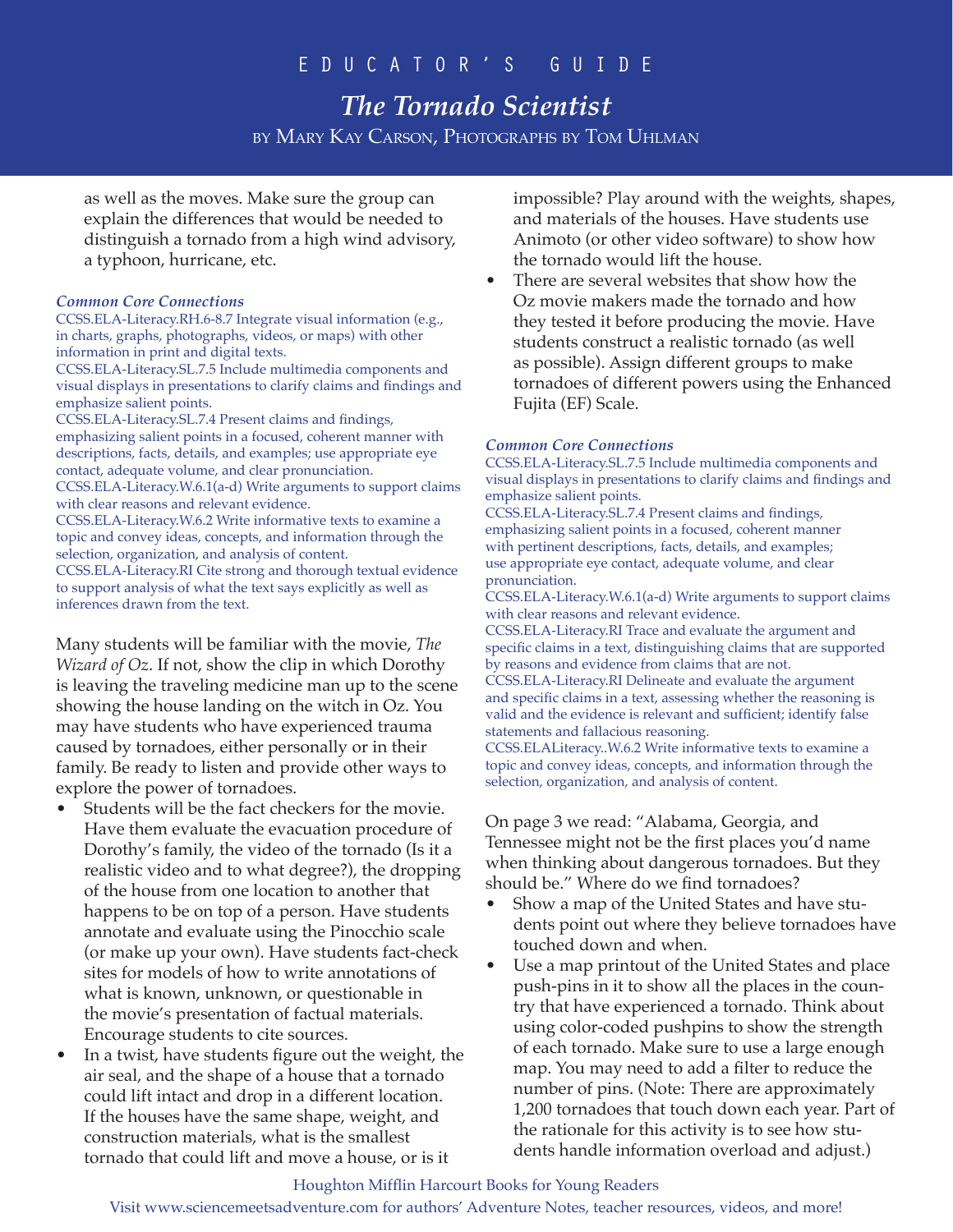# *The Tornado Scientist*

by Mary Kay Carson, Photographs by Tom Uhlman

When the map is completed, have students inspect it and write a paragraph on what they think it shows. Share all of these reflections to create a classroom document explaining the map. Do a video using this map and explain to viewers where they are not likely to experience a tornado and where the risks are the greatest.

- Using your map, have students attempt to find the times that these tornadoes hit. Using a world map, show other places in the world that experience tornadoes and the times.
- Make a map with an overlay showing all types of weather-related occurrences that involve high winds. In this case, you may wish to distinguish the type of event in addition to or in place of the strength of the weather phenomenon.
- Create a presentation that describes the various types of tornadoes and show where they are most common, and when they are most likely to occur. Make sure the presentation shows how various types of tornadoes form and build strength using the Enhanced Fujita (EF) Scale. Compare tornadoes in this presentation to other types of destructive weather events.

### *Common Core Connections*

CCSS.ELA-Literacy.RH.6-8.7 Integrate visual information (e.g., in charts, graphs, photographs, videos, or maps) with other information in print and digital texts.

CCSS.ELA-Literacy.SL.7.5 Include multimedia components and visual displays in presentations to clarify claims and findings and emphasize salient points.

CCSS.ELA.Literacy.W.6.1(a-d) Write arguments to support claims with clear reasons and relevant evidence.

CCSS.ELA-Literacy.W.6.2 Write informative texts to examine a topic and convey ideas, concepts, and information through the selection, organization, and analysis of content.

GPS devices locate precisely where tornadoes touch down, using longitude and latitude lines. These measurements function as the guides that allow the tornado scientists to monitor precisely where each tornado is located.

- Find the longitude and latitude of your school.
- Using Google Maps, zoom in to the location of your school. Print out maps for students and have them insert and label a grid showing the precise location of the classroom.

### *Common Core Connections*

CCSS.ELA-Literacy.RH.6-8.7 Integrate visual information (e.g., in charts, graphs, photographs, videos, or maps) with other information in print and digital texts. CCSS.ELA-Literacy.SL.7.5 Include multimedia components and visual displays in presentations to clarify claims and findings and emphasize salient points.

Starting on page 2 and continuing throughout this book, Robin and her team are described as storm chasers. The phrase "storm chaser" means something quite different than it did even ten years ago.

- Take a look at the long-range weather forecasts from *Farmers' Almanac* and other sources. Would anyone use these predictions for planning purposes? How has weather forecasting changed from a hundred years ago to today?
- How much faith do we have in tornado predictions? Ten years ago, what would "storm chaser" imply? How much faith do we have today in other severe weather predictions? Make sure students consider Robin's computer calculations of the Greensburg tornado.
- Look at short-term weather predictions (fortyeight hours or less). How accurate are these and what value do they have for planning purposes? Make a chart showing all the different ways we use and rely on weather predictions. Attempt to track the reliability of using these predictions. If we wish to have citizens evacuate their homes, is there a percentage of accuracy required? How should a community handle a situation in which, say, a family relies on a government prediction of a tornado and evacuates their home, the tornado does not hit, and while the family is away, their house is robbed. Debate this in class.
- Discuss how difficult it can be to predict the weather, even if you are a trained meteorologist. Discuss the challenges scientists might likewise face in predicting whether or not a tornado will touch down and its potential strength..
- We see in the text that predicting tornadoes in the Midwest seems to be easier than it is in the South. Have students research whether Robin and the team of scientists investigating Dixie Alley have made any progress since this book was published.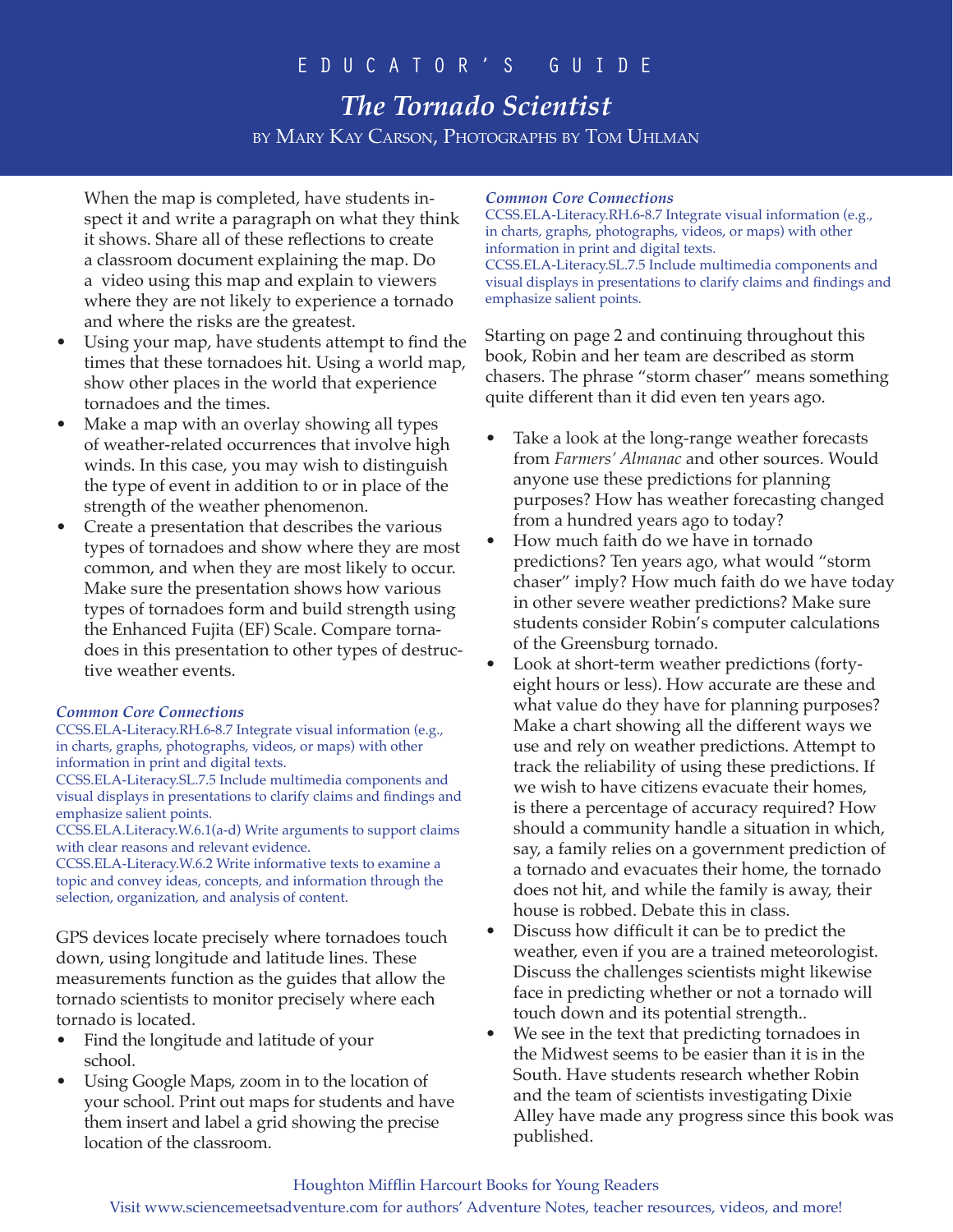# *The Tornado Scientist*

by Mary Kay Carson, Photographs by Tom Uhlman

### *Common Core Connections*

CCSS.ELA-Literacy.RH.6-8.7 Integrate visual information (e.g., in charts, graphs, photographs, videos, or maps) with other information in print and digital texts.

CCSS.ELA-Literacy.SL.7.5 Include multimedia components and displays in presentations to clarify points.

CCSS.ELA-Literacy.SL.7.4 Present claims emphasizing salient points in a focused, coherent manner with pertinent descriptions, facts, details, and examples; use appropriate eye contact, adequate volume, and clear pronunciation.

CCSS.ELA-Literacy.W.6.1(a-d) Write arguments to support claims with clear reasons and relevant evidence.

CCSS.ELA-Literacy.RI Trace and evaluate the argument and specific claims in a text, distinguishing claims that are supported by reasons and evidence from claims that are not.

CCSS.ELA-Literacy.RI Delineate and evaluate the argument and specific claims in a text, assessing whether the reasoning is valid and the evidence is relevant and sufficient; identify false statements and fallacious reasoning.

CCSS.ELA-Literacy.W.6.2 Write informative texts to examine a topic and convey ideas, concepts, and information through the selection, organization, and analysis of content.

CCSS.ELA-Literacy.RI Cite strong and thorough textual evidence to support analysis of what the text says explicitly as well as inferences drawn from the text.

We learn that VORTEX, or the Verification of the Origins of Rotation in Tornadoes Experiment, attempted to discover the causes of dangerous tornadoes. We also learn that in 2009 and 2010 VORTEX2 "took tornado research to the next level" (p. 14). One of the findings of VORTEX2 is the fact that tornadoes have life cycles.

- Using Animoto (or similar animated software or illustrations), make a video showing the life cycle of a tornado. Either in the video or in the annotation of the video, have students explain the difference between convection cells and supercells. Have groups of students make videos based on the Enhanced Fujita (EF) Scale. Or students could make a video comparing and contrasting an EF-0 tornado with an EF-5 tornado. Students could create a biographical sketch of Tetsuya Fujita.
- Make trading cards that define categories of tornadoes and the vocabulary that meteorologists use when discussing tornadoes. Use the terms found in the sidebar on page 21. Add words such as, convection cells, supercells, mesocyclone, thunderhead, and CAPE.
- Make an online presentation showing the life cycles of other severe weather events. Compare

and contrast thunderstorms, typhoons, cyclones, hurricanes, and even something as different as a tsunami or volcanic eruption or earthquake. These natural events often have a genesis (compare with tornadogenesis) that includes a similar amount of known and unknown factors, along with a working theory.

- Make a glossary of all the different natural disasters that the class brainstorms together. Have students put together a soundtrack and dance moves that help younger students understand the differences between tornadoes and other types of natural disasters that involve strong winds.
- Chapter 7 states that "Robin's testing some new equipment that could help get tornado warnings out faster" (p. 55). Later it goes on to describe a special camera set-up that includes a regular video camera and a SWIR (shortwave infrared) camera. Prepare an online or graphic description of this new SWIR camera showing how it works and how it coordinates with the camera.

### *Common Core Connections*

CCSS.ELA-Literacy.RH.6-8.7 Integrate visual information (e.g., in charts, graphs, photographs, videos, or maps) with other information in print and digital texts.

CCSS.ELA-Literacy.SL.7.4 Present claims and findings, emphasizing salient points in a focused, coherent manner with pertinent descriptions, facts, details, and examples; use eye contact, adequate volume, and clear pronunciation. CCSS.ELA-Literacy.W.6.1(a-d) Write arguments to support claims with clear reasons and relevant evidence.

CCSS.ELA-Literacy.RI Trace and evaluate the argument and specific claims in a text, distinguishing claims that are supported by reasons and evidence from claims that are not.

CCSS.ELA-Literacy.RI Delineate and evaluate the argument and specific claims in a text, assessing whether the reasoning is valid and the evidence is relevant and sufficient; identify false statements and fallacious reasoning.

CCSS.ELA-Literacy.W.6.2 Write informative texts to examine a topic and convey ideas, concepts, and information through the selection, organization, and analysis of content.

CCSS.ELA-Literacy.RI Cite strong and thorough textual evidence to support analysis of what the text says explicitly as well as inferences drawn from the text.

CCSS.ELA-Literacy.RI Trace and evaluate the argument and specific claims in a text, distinguishing claims that are supported by reasons and evidence from claims that are not.

The discussion questions include queries about what we know versus what we think we know. Climate

#### Houghton Mifflin Harcourt Books for Young Readers

Visit www.sciencemeetsadventure.com for authors' Adventure Notes, teacher resources, videos, and more!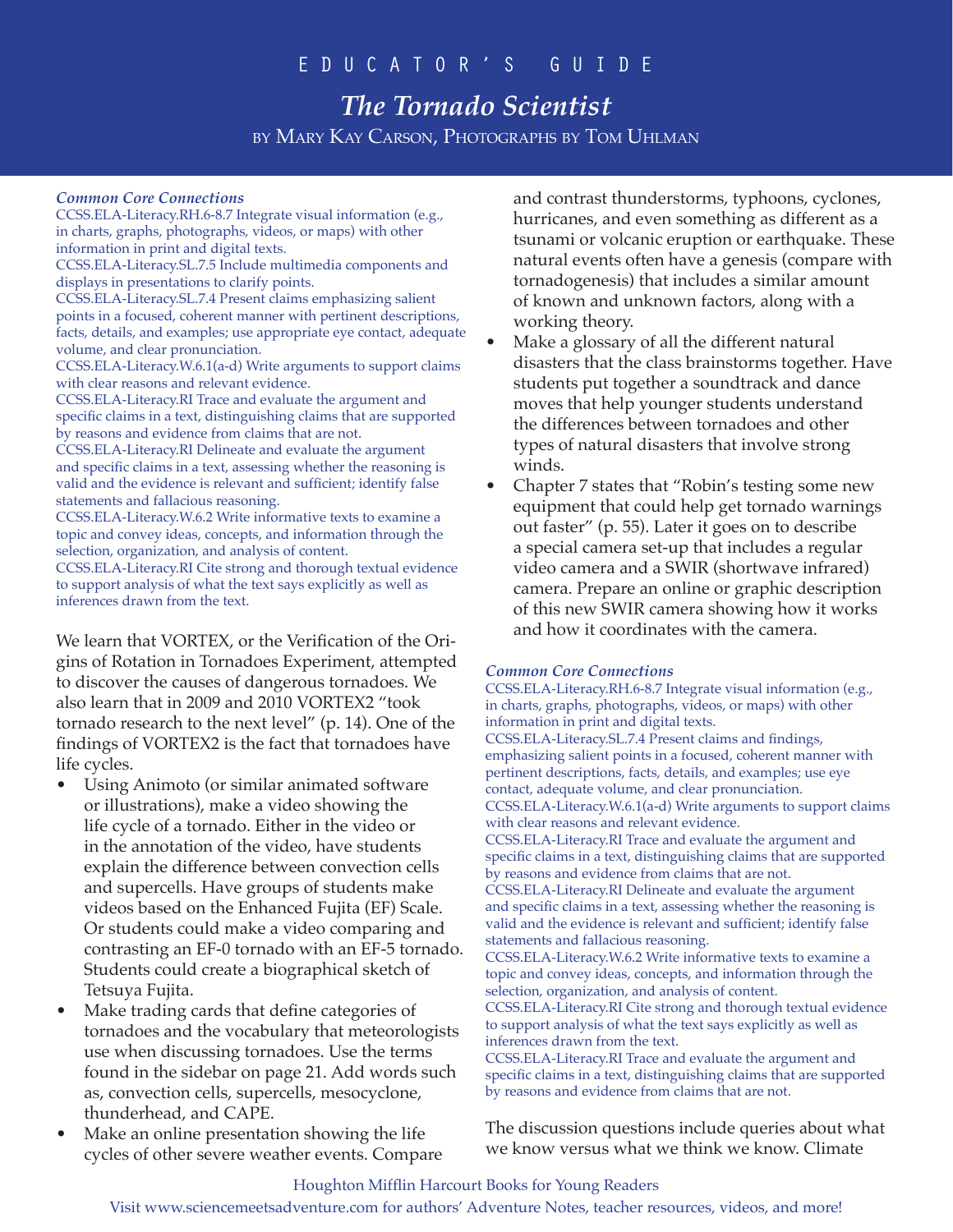# *The Tornado Scientist* by Mary Kay Carson, Photographs by Tom Uhlman

science is full of misinformation about what we mean by things such as global warming or the difference between climate and weather. Students may not be able to distinguish between what a tornado is when compared to a twister, typhoon, or cyclone. Do we have deep knowledge or a casual understanding of these terms? Do we know the ways that scientists use vocabulary? What is the state of meteorological information in your area?

- Have students design short surveys that capture information about how well your area understands science terms. Do folks in your area know the difference between a tornado and a typhoon? Tornado and hurricane? Do they know the difference between an EF-0 tornado and an EF-5 tornado? Try to limit the questions so that it does not take the person answering the survey more than five minutes.
- If necessary, share some of the many online tools with students on how to design useful surveys and how to display and share the results. In general, questions that have specific answers are easier to graph and share. Yet specific questions often do not reveal misunderstandings about concepts. When the surveys are completed, have the students spend time exploring the limitations of the information.
- After analyzing your data collected, have students design lessons or presentations that correct common misunderstandings or provide deeper understandings.

### *Common Core Connections*

CCSS.ELA-Literacy.RH.6-8.7 Integrate visual information (e.g., in charts, graphs, photographs, videos, or maps) with other information in print and digital texts. CCSS.ELA-Literacy.SL.7.5 Include multimedia components and visual displays in presentations to clarify claims and findings and emphasize salient points. CCSS.ELA-Literacy.W.6.2 Write informative texts to examine a topic and convey ideas, concepts, and information through the selection, organization, and analysis of content.

Perhaps the first reports of a tornado will include a description of the dollar amount of the destruction. Several photographs in this book attest to the devastation. The federal government as well as state governments will quickly attempt to provide financial aid to areas impacted by tornadoes.

- Research news reports and other government documents that show the monetary damage inflicted by various tornadoes. Can students find the most costly tornado? Remember that any discussion of the harm caused by a tornado cannot factor in a monetary value for the loss of life. Depending on your students' experience with tornadoes, this activity may require adjustment. Graph the financial loss resulting from ten of the larger tornadoes. How does this loss influence the way we value tornado research?
- Compare the destruction caused by a tornado with the destruction from other natural disasters. Make sure students factor in the cumulative destruction that approximately 1,200 yearly tornadoes may cause, ignoring those that touch down in remote areas causing little or no damage.

### *Common Core Connections*

CCSS.ELA-Literacy.RH.6-8.7 Integrate visual information (e.g., in charts, graphs, photographs, videos, or maps) with other information in print and digital texts. CCSS.ELA-Literacy.W.6.2 Write informative texts to examine a topic and convey ideas, concepts, and information through the selection, organization, and analysis of content.

Other Websites to Explore

In addition to the web resources listed on page 68, students may find these sites useful.

National Geographic has a webpage with links to videos and other information about tornadoes: www.nationalgeographic.com/environment/naturaldisasters/tornadoes

NASA has all kinds of links, including a link comparing hurricanes, typhoons, and cyclones: pmm.nasa.gov/education/articles/what-hurricanetyphoon-or-tropical-cyclone

And so does the Smithsonian: ocean.si.edu/planetocean/waves-storms-tsunamis/hurricanes-typhoonsand-cyclones

Live Science has current information on the debate

### Houghton Mifflin Harcourt Books for Young Readers

Visit www.sciencemeetsadventure.com for authors' Adventure Notes, teacher resources, videos, and more!